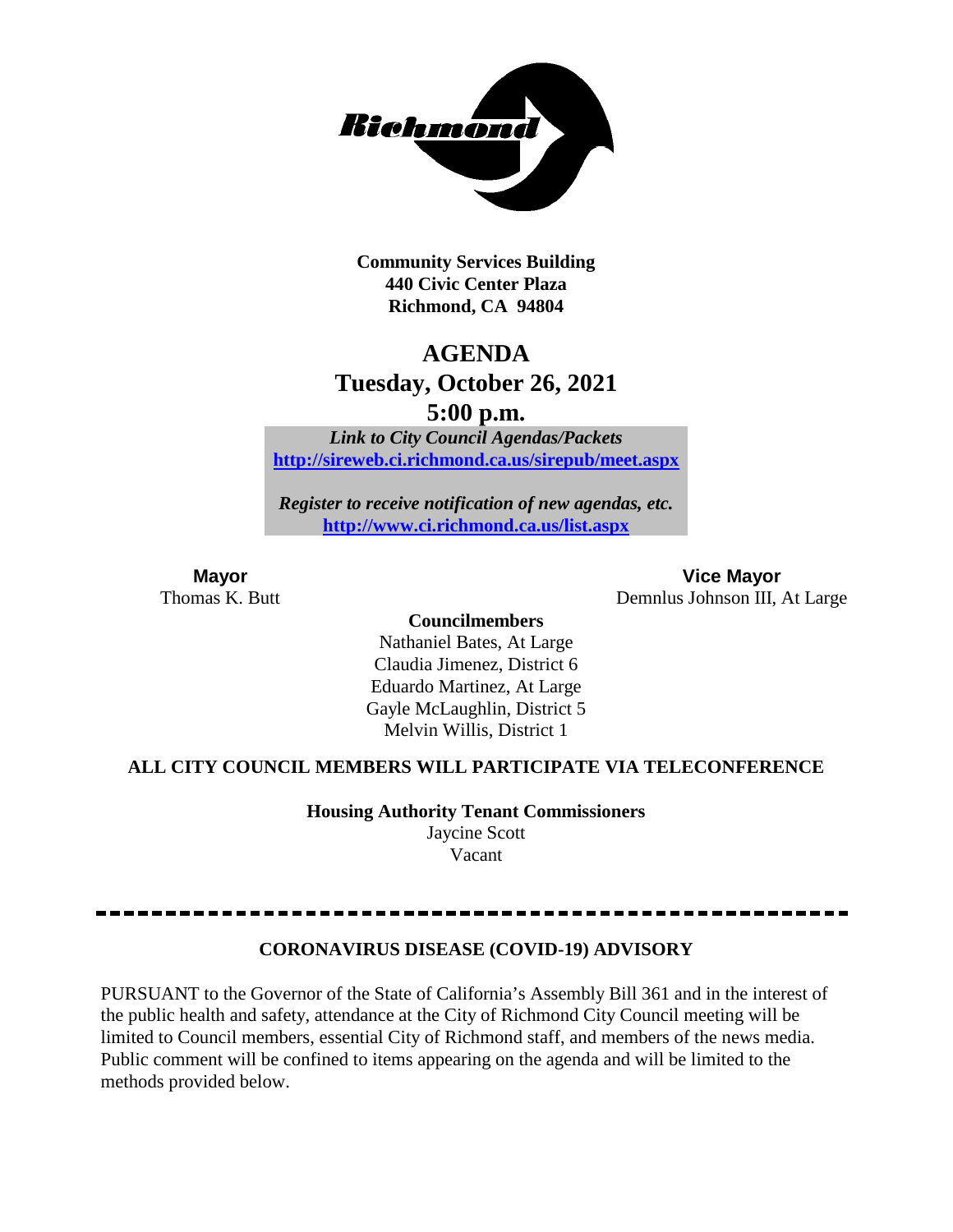#### **How to watch the meeting from home:**

- 1. KCRT Comcast Channel 28 or AT&T Uverse Channel 99
- 2. Livestream online at<http://www.ci.richmond.ca.us/3178/KCRT-Live>

#### **Public comment may be submitted by mail, email and/or Zoom video conference in the manner that follows; provided that no member of the public may submit more than one verbal comment per agenda item.**

- **1.** Via mail received by 1:00 p.m. the day of the meeting, sent to 450 Civic Center Plaza, 3rd Floor, Office of the Clerk, Richmond, CA 94804.
- **2.** Via email to [cityclerkdept@ci.richmond.ca.us](mailto:cityclerkdept@ci.richmond.ca.us) by 1:00 p.m. the day of the meeting.

Emails *MUST* contain in the subject line 1) public comments – Open Session prior to Closed Session; 2) public comments – Open Forum; or 3) public comments agenda item  $#$ [include the agenda item number]. All such email will be posted on-line and emailed to the City Council before the meeting is called to order. **No individual email will be read into the record. Due to the high volume of emails received, emails that do not contain the correct identifying information in the subject line may be overlooked and may not become part of the record. Email received after 1:00 p.m. will be posted on-line following the meeting as part of the supplemental materials attached to the meeting minutes.**

**3.** Via Zoom by video conference or by phone using the following link/call-in numbers – for Open Session and City Council:

#### **Please click the link below to join the webinar:**

**<https://zoom.us/j/99312205643?pwd=MDdqNnRmS2k4ZkRTOWhlUldQOUF1Zz09> Passcode: ccmeeting**

**Or iPhone one-tap:**

**US: +16699006833,,99312205643# or +13462487799,,99312205643# Or Telephone:**

**Dial (for higher quality, dial a number based on your current location):**

```
US: +1 669 900 6833 or +1 346 248 7799 or +1 253 215 8782 or +1 312 626 6799
or +1 929 205 6099 or +1 301 715 8592
```
### **Webinar ID: 993 1220 5643**

International numbers available: <https://zoom.us/u/aehrwCgISx>

a. To comment by video conference, click on the Participants button at the bottom of your screen and select the "Raise Your Hand" button to request to speak when Public Comment is being asked for. Speakers will be called upon in the order they select the "Raise Your Hand" feature. When called upon, press the unmute button. After the allotted time, you will then be re-muted. \*\*

b. To comment by phone, you will be prompted to "Raise Your Hand" by pressing "**\*9**" to request to speak when Public Comment is asked for. When called upon, you will be asked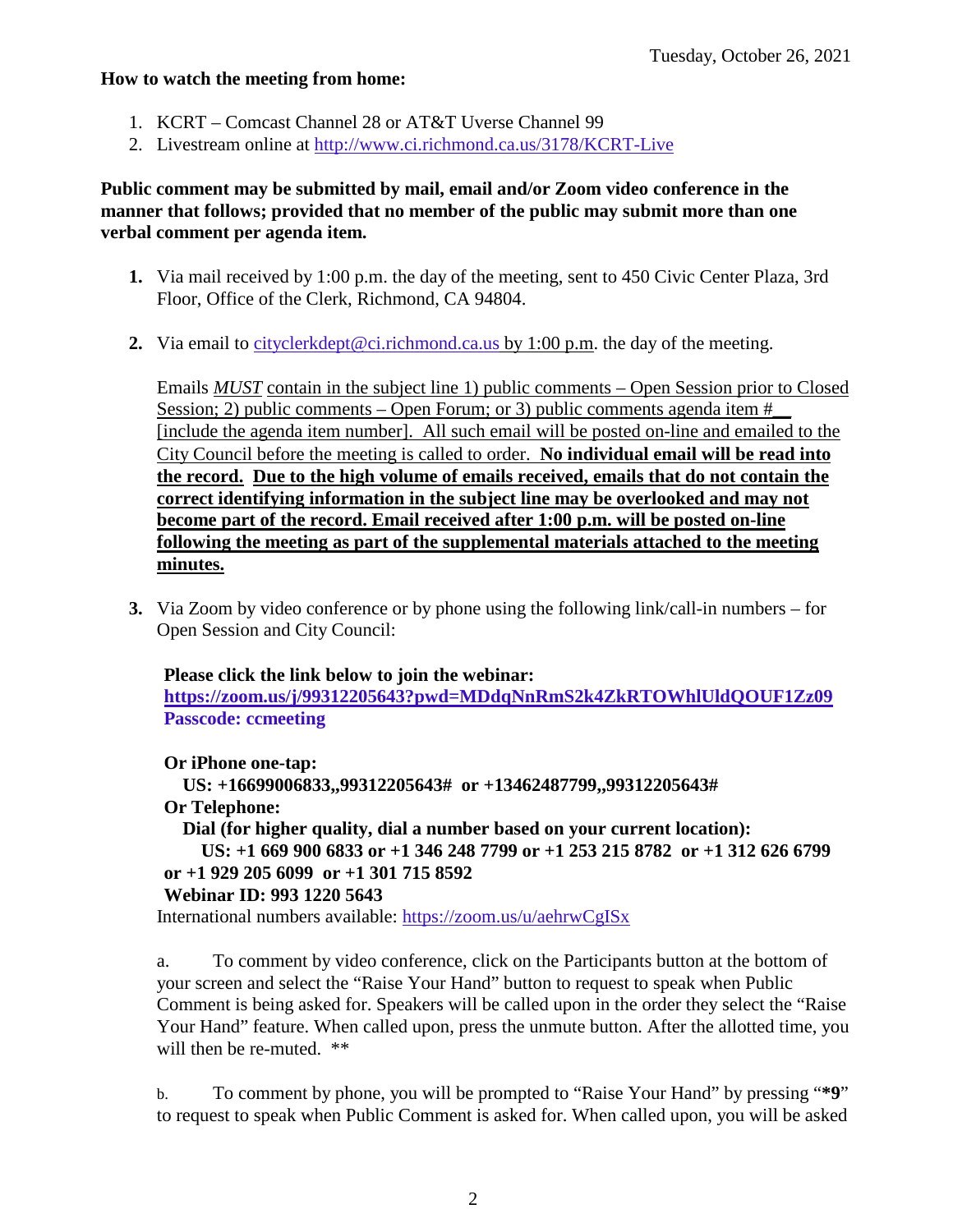to unmuted by pressing \*6. After the allotted time, you will then be re-muted. Instructions of how to raise your hand by phone are available at: [https://support.zoom.us/hc/en-us/articles/201362663 -Joining-a-meeting-by-phone.](https://support.zoom.us/hc/en-us/articles/201362663) \*\*

\*\***The mayor will announce the agenda item number and open public comment when appropriate. Individuals who would like to address the Council should raise their hand. The mayor will close public comment when public comment is concluded**.

**Open Forum for Public Comment:** Individuals who would like to address the City Council on matters not listed on the agenda or on items remaining on the consent calendar may do so under Open Forum.

*The City cannot guarantee that its network and/or the site will be uninterrupted. To ensure that the City Council receives your comments, you are strongly encouraged to submit your comments in writing in advance of the meeting.* 

**Record of all public comments:** Properly labeled public comments will be considered a public record, put into the official meeting record, available after the meeting as supplemental materials, and will be posted as an attachment to the meeting minutes when the minutes are posted: [http://www.ci.richmond.ca.us/Archive.aspx?AMID=31.](http://www.ci.richmond.ca.us/Archive.aspx?AMID=31)

**Procedures for Removing Consent Calendar Items from the Consent Calendar:** Members of the public who request to remove an item from the consent calendar must first discuss the item with a staff member by phone or a back-and-forth email discussion, and state the name of the staff member when requesting removal of the item from the consent calendar.

Any member of the City Council who would like to remove an item from the consent calendar must notify the appropriate staff person and the City Clerk's Office prior to the meeting. Although members of the City Council are encouraged to ask questions and share concerns with staff ahead of the meeting, they are not required to do so.

The Clerk's Office must be informed of any requests to remove items from the Consent Calendar.

**Accessibility for Individuals with Disabilities:** Upon request, the City will provide for written agenda materials in appropriate alternative formats, or disability-related modification or accommodation, including auxiliary aids or services and sign language interpreters, to enable individuals with disabilities to participate in and provide comments at/related to public meetings. Please submit a request, including your name, phone number and/or email address, and a description of the modification, accommodation, auxiliary aid, service or alternative format requested at least two days before the meeting. Requests should be emailed to [cityclerkdept@ci.richmond.ca.us](mailto:cityclerkdept@ci.richmond.ca.us) or submitted by phone at 510-620-6513, ext. 9, or 510-620-6509. Requests made by mail to City Clerk's Office, City Council meeting, 450 Civic Center Plaza, Richmond, CA 94804 must be received at least two days before the meeting. Requests will be granted whenever possible and resolved in favor of accessibility.

**Effect of Advisory on In-person public participation:** During the pendency of Assembly Bill 361, the language in this Advisory portion of the agenda supersedes any language contemplating inperson public comment.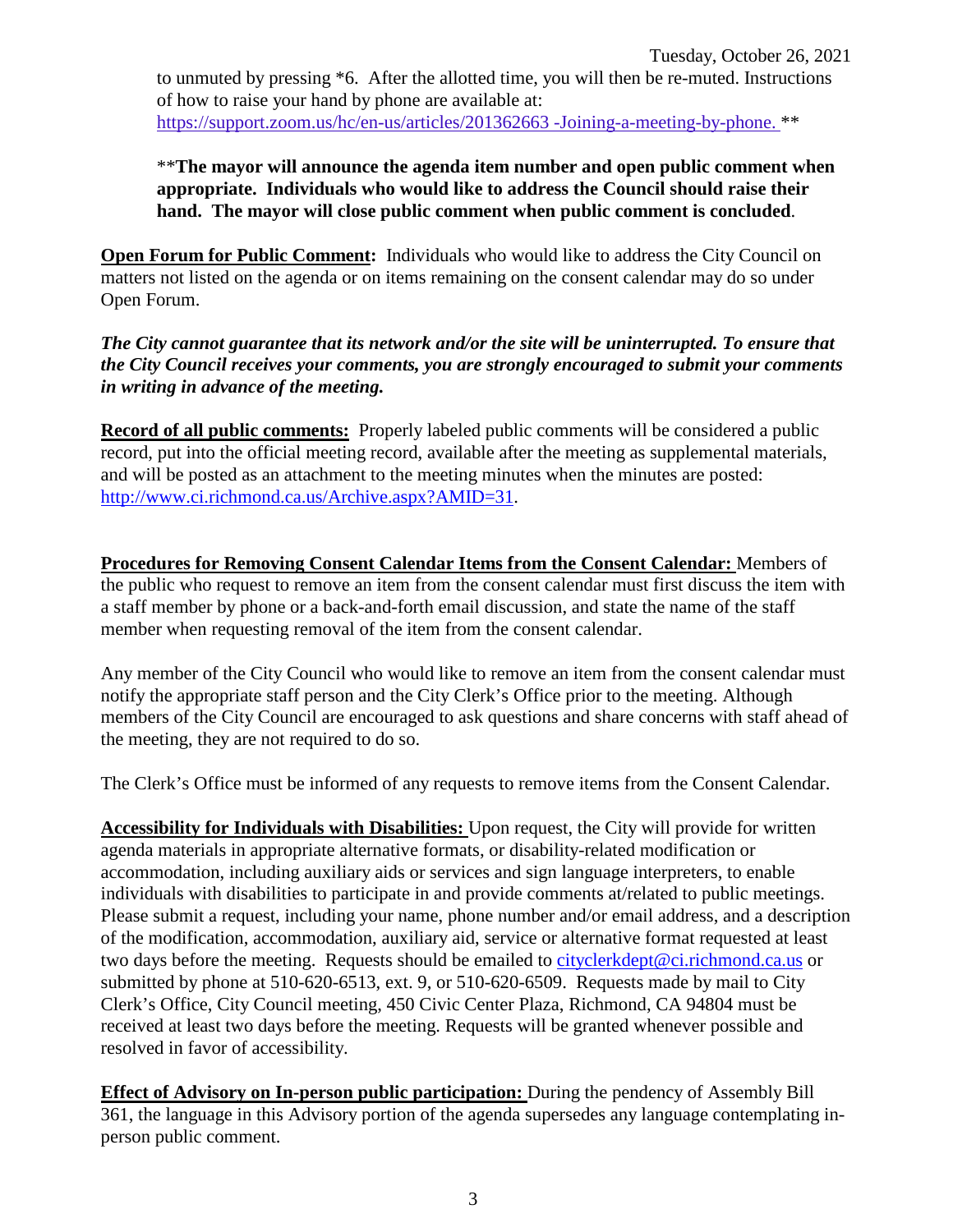# **IN PERSON MEETING PROCEDURES**

The City of Richmond encourages community participation at its City Council meetings and has established procedures that are intended to accommodate public input in a timely and time-sensitive way. As a courtesy to all members of the public who wish to participate in City Council meetings, please observe the following procedures:

**PUBLIC COMMENT ON AGENDA ITEMS:** Anyone who desires to address the City Council on items appearing on the agenda must complete and file a pink speaker's card with the City Clerk **prior** to the City Council's consideration of the item. Once the City Clerk has announced the item, no person shall be permitted to speak on the item other than those persons who have submitted their names to the City Clerk. Your name will be called when the item is announced for discussion. **Each speaker will be allowed up to TWO (2) MINUTES to address the City Council on NON-PUBLIC HEARING items listed on the agenda. Speakers are allowed up to THREE (3) minutes on PUBLIC HEARING items.**

**CONSENT CALENDAR:** Consent Calendar items are considered routine and will be enacted, approved or adopted by one motion unless a request for removal for discussion or explanation is received from the audience or the City Council. A member of the audience requesting to remove an item from the consent calendar that is sponsored by City staff must first complete a speaker's card and discuss the item with a City staff person who has knowledge of the subject material **prior** to filing the card with the City Clerk and **prior** to the City Council's consideration of Agenda Review. Councilmembers who request to remove an item from the consent calendar must do so during Agenda Review. An item removed from the Consent Calendar may be placed anywhere on the agenda following the City Council's agenda review.

**CONDUCT AT MEETINGS:** Richmond City Council meetings are limited public forums during which the City strives to provide an open, safe atmosphere and promote robust public debate. Members of the public, however, must comply with state law, as well as the City's laws and procedures and may not actually disrupt the orderly conduct of these meetings. The public, for example, may not shout or use amplifying devices, must submit comment cards and speak during their allotted time, may not create a physical disturbance, may not speak on matters unrelated to issues within the jurisdiction of the City Council or the agenda item at hand, and may not cause immediate threats to public safety.

**CITY HARASSMENT POLICY:** The City invites public comment and critique about its operations, including comment about the performance of its public officials and employees, at the public meetings of the City Council and boards and commissions. However, discriminatory or harassing comments about or in the presence of City employees, even comments by third parties, may create a hostile work environment, if severe or pervasive. The City prohibits harassment against an applicant, employee, or contractor on the basis of race, religious creed, color, national origin, ancestry, physical disability, medical condition, mental disability, marital status, sex (including pregnancy, childbirth, and related medical conditions), sexual orientation, gender identity, age or veteran status, or any other characteristic protected by federal, state or local law. In order to acknowledge the public's right to comment on City operations at public meetings, which could include comments that violate the City's harassment policy if such comments do not cause an actual disruption under the Council Rules and Procedures, while taking reasonable steps to protect City employees from discrimination and harassment, City Boards and Commissions shall adhere to the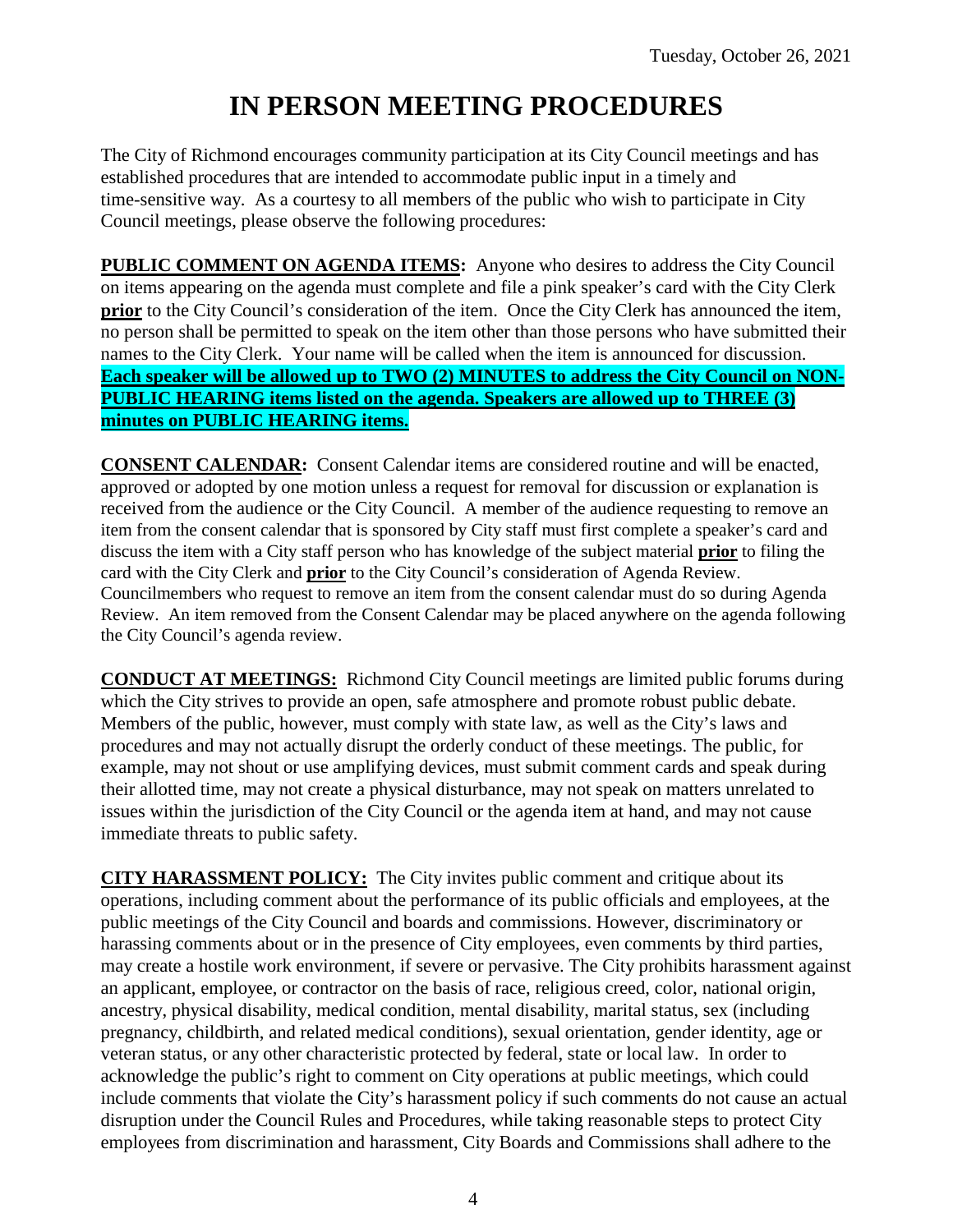following procedures. If any person makes a harassing remark at a public meeting that violates the above City policy prohibiting harassment, the presiding officer of the meeting may, at the conclusion of the speaker's remarks and allotted time: (a) remind the public that the City's Policy Regarding Harassment of its Employees is contained in the written posted agenda; and (b) state that comments in violation of City policy are not condoned by the City and will play no role in City decisions. If any person makes a harassing remark at a public meeting that violates the above City policy, any City employee in the room who is offended by remarks violating the City's policy is excused from attendance at the meeting. No City employee is compelled to remain in attendance where it appears likely that speakers will make further harassing comments. If an employee leaves a City meeting for this reason, the presiding officer may send a designee to notify any offended employee who has left the meeting when those comments are likely concluded so that the employee may return to the meeting. The presiding officer may remind an employee or any council or board or commission member that he or she may leave the meeting if a remark violating the City's harassment policy is made. These procedures supplement the Council Rules and Procedures relating to disruption of orderly conduct at Council meetings.

Any law enforcement officer on duty or whose service is commanded by the presiding officer shall be Sergeant-at-Arms of the Council meetings. He/she, or they, shall carry out all orders and instructions given by the presiding officer for the purpose of maintaining order and decorum at the Council meetings (City Council Rules of Procedure and Order Section III F, RMC Section 2.12.030).

**\*\*\*\*\*\*\*\*\*\*\*\*\*\*\*\*\*\*\*\*\*\*\*\*\*\*\*\*\*\*\*\*\*\*\*\*\*\*\*\*\*\*\*\*\*\*\*\*\*\*\*\*\*\*\*\*\*\***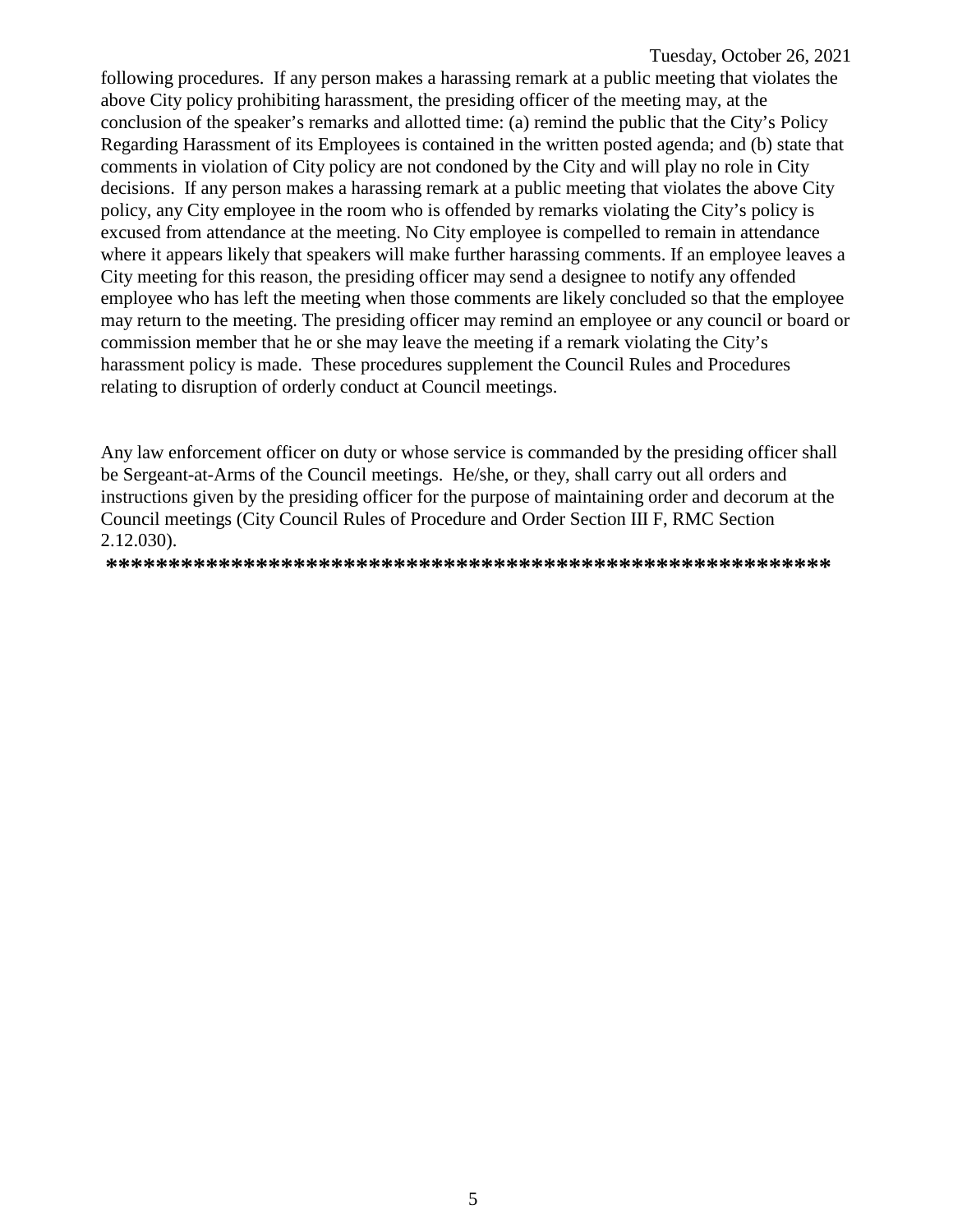## **OPEN SESSION TO HEAR PUBLIC COMMENT BEFORE CLOSED SESSION**

5:00 p.m.

### **A. ROLL CALL**

## **CLOSED SESSION**

#### **CITY COUNCIL**

PUBLIC EMPLOYEE PERFORMANCE EVALUATION (Government Code Section 54957):

Title: City Manager

#### **B. PUBLIC COMMENT BEFORE CLOSED SESSION**

#### **C. ADJOURN TO CLOSED SESSION**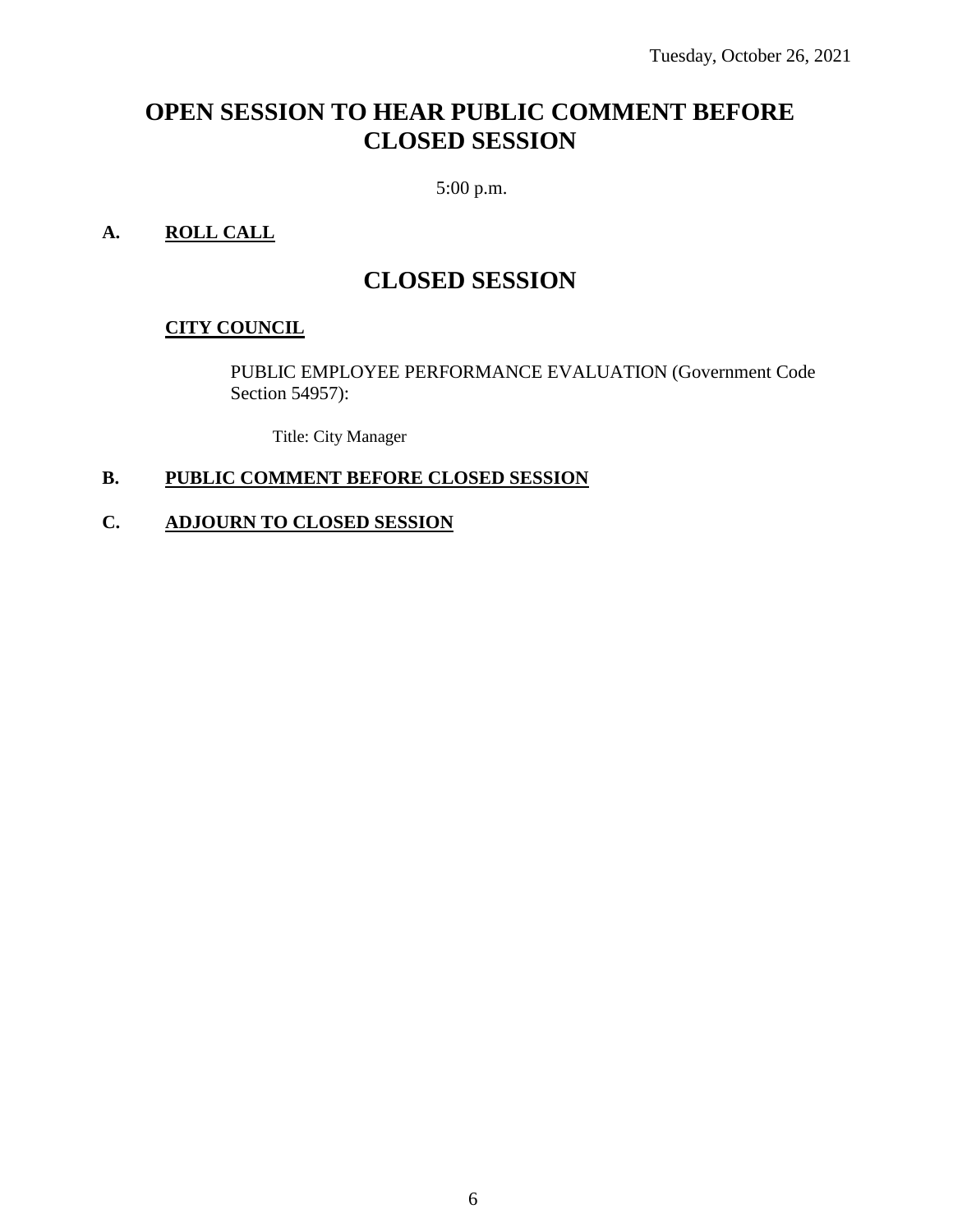## **SPECIAL MEETING OF THE RICHMOND HOUSING AUTHORITY**

### 6:25 p.m.

#### **A. ROLL CALL**

- **B. PUBLIC COMMENT INSTRUCTIONAL VIDEO**
- **C. STATEMENT OF CONFLICT OF INTEREST**
- **D. REPORT FROM THE EXECUTIVE DIRECTOR**

#### **E. AGENDA REVIEW**

#### **F. HOUSING AUTHORITY CONSENT CALENDAR**

- **F-1.** APPROVE the minutes of the special September 21 and regular October 5, 2021, Richmond Housing Authority meetings - City Clerk's Office (Pamela Christian 510-620-1233).
- **F-2.** ADOPT a resolution requiring the continued use of teleconferencing for the meetings of the Board of Commissioners of the Richmond Housing Authority pursuant to the provisions of AB 361 - City Clerk's Office (Pamela Christian 510-620-1233).

#### **G. ADJOURNMENT**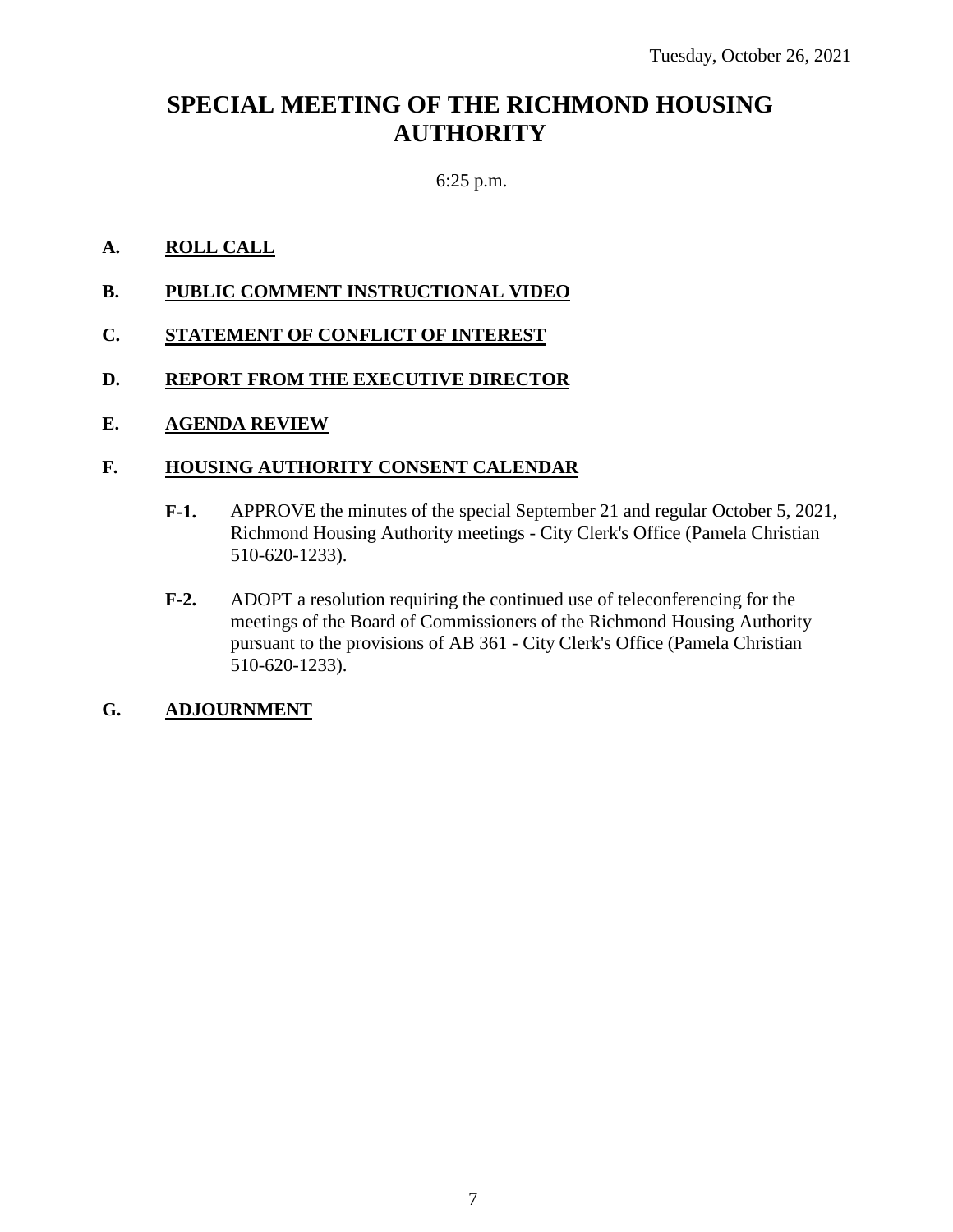## **REGULAR MEETING OF THE RICHMOND CITY COUNCIL**

6:30 p.m.

#### **A. ROLL CALL**

- **B. STATEMENT OF CONFLICT OF INTEREST**
- **C. AGENDA REVIEW**
- **D. REPORT FROM THE CITY ATTORNEY OF FINAL DECISIONS MADE DURING CLOSED SESSION**

#### **E. REPORT FROM THE CITY MANAGER (PUBLIC COMMENT ALLOWED UNDER OPEN FORUM)**

#### **F. RECENT CRIME REPORT FROM THE CHIEF OF POLICE (PUBLIC COMMENT ALLOWED DURING OPEN FORUM)**

### **G. PRESENTATIONS, PROCLAMATIONS, AND COMMENDATIONS**

**G-1.** RECOGNIZE Officer Amela Nurko and Sergeant. Joshua Clark for their heroic acts on August 30, 2021- Councilmember Nathaniel Bates (510-620-6743).

### **H. OPEN FORUM FOR PUBLIC COMMENT**

#### **I. BUDGET SESSION**

**I-1.** RECEIVE an update on the Fiscal Year (FY) 2020-2021 budget, update to the FY 2021-2022 budget stemming from implementation of various approved programs, update to the Richmond Housing Authority budget, and proposed uses of the projected FY 2020-21 unanticipated revenue; APPROVE proposed budget adjustments stemming from the implementation of the previously approved programs from both Reimagining Public Safety Community Task Force and American Rescue Plan Act (ARPA) including changes to position control and adding expenditures omitted from the adopted budget; and ADOPT a resolution approving the proposed FY 2021-22 budget adjustments - City Manager's Office/Finance Department (Laura Snideman 510-620-6512/Anil Comelo 510- 620-6600).

#### **J. STUDY AND ACTION SESSION**

**J-1.** ADOPT a resolution requiring the continued use of teleconferencing for the meetings of all City legislative bodies pursuant to the provisions of Assembly Bill 361 - City Clerk's Office (Pamela Christian 510-621-1233).